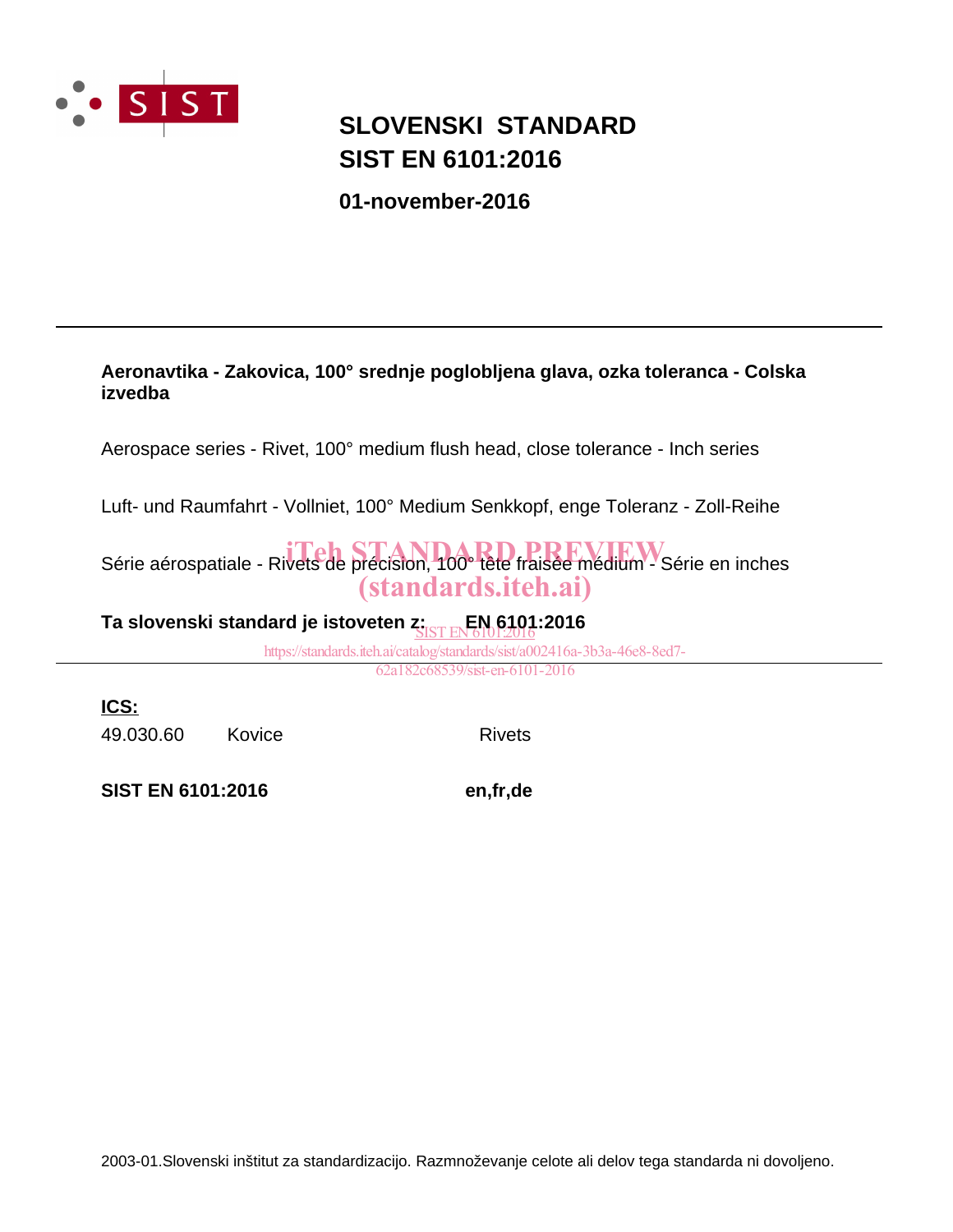

## iTeh STANDARD PREVIEW (standards.iteh.ai)

SIST EN 6101:2016 https://standards.iteh.ai/catalog/standards/sist/a002416a-3b3a-46e8-8ed7- 62a182c68539/sist-en-6101-2016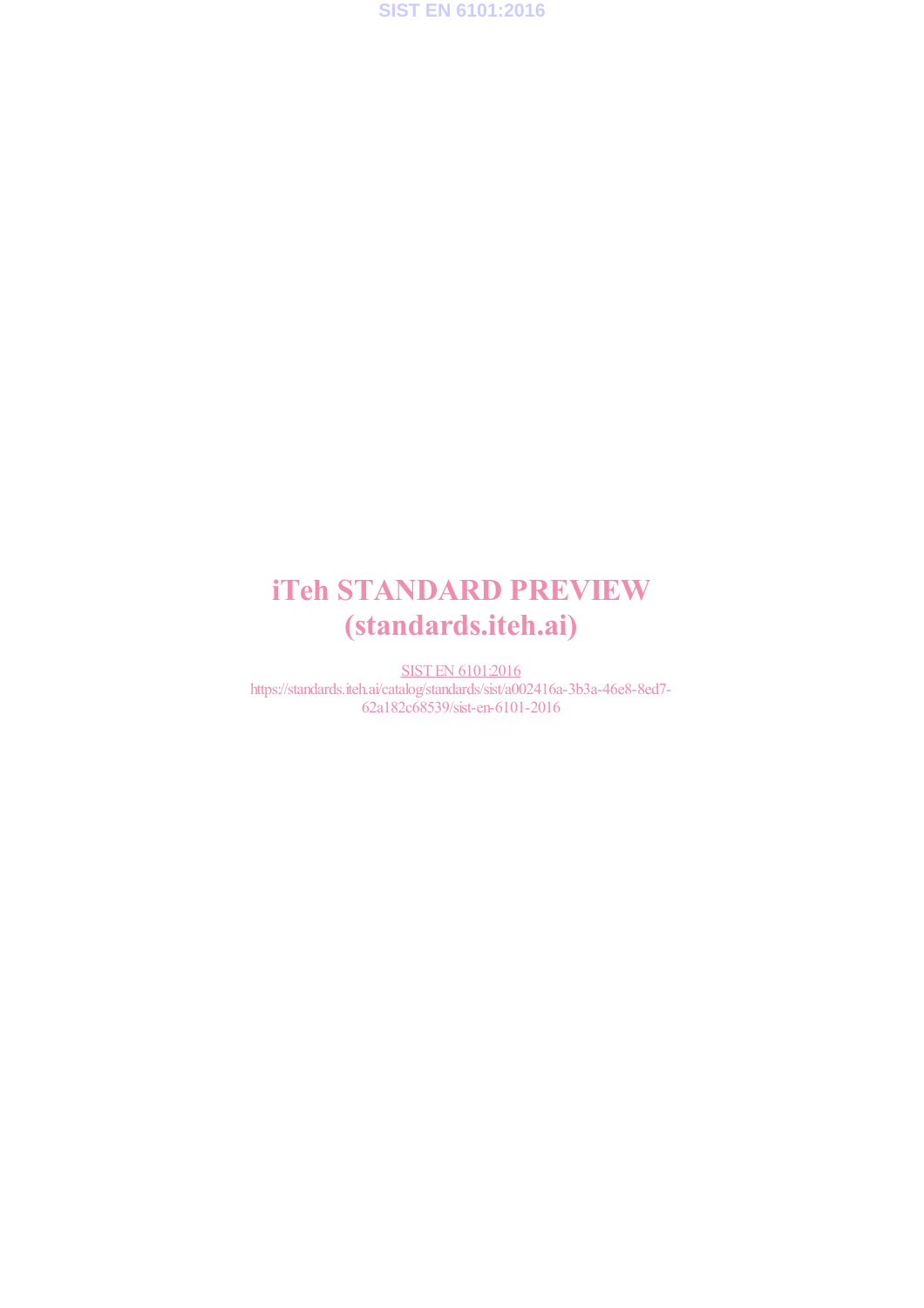#### **SIST EN 6101:2016**

# EUROPEAN STANDARD NORME EUROPÉENNE EUROPÄISCHE NORM

## **EN 6101**

September 2016

ICS 49.030.60

English Version

### Aerospace series - Rivet, 100° medium flush head, close tolerance - Inch series

Série aérospatiale - Rivets de précision, 100° tête fraisée médium - Série en inches

 Luft- und Raumfahrt - Vollniet, 100° Medium Senkkopf, enge Toleranz - Zoll-Reihe

This European Standard was approved by CEN on 11 March 2016.

CEN members are bound to comply with the CEN/CENELEC Internal Regulations which stipulate the conditions for giving this European Standard the status of a national standard without any alteration. Up-to-date lists and bibliographical references concerning such national standards may be obtained on application to the CEN-CENELEC Management Centre or to any CEN member.

This European Standard exists in three official versions (English, French, German). A version in any other language made by translation under the responsibility of a CEN member into its own language and notified to the CEN-CENELEC Management<br>Centre has the same status as the official versions. Centre has the same status as the official versions. **UARD** 

CEN members are the national standards bodies of Austria, Belgium, Bulgaria, Croatia, Cyprus, Czech Republic, Denmark, Estonia, Finland, Former Yugoslav Republic of Macedonia, France, Germany, Greece, Hungary, Iceland, Ireland, Italy, Latvia, Lithuania, Luxembourg, Malta, Netherlands, Norway, Poland, Portugal, Romania, Slovakia, Slovenia, Spain, Sweden, Switzerland, Turkey and<br>United Kingdom United Kingdom.

https://standards.iteh.ai/catalog/standards/sist/a002416a-3b3a-46e8-8ed7- 62a182c68539/sist-en-6101-2016



EUROPEAN COMMITTEE FOR STANDARDIZATION COMITÉ EUROPÉEN DE NORMALISATION EUROPÄISCHES KOMITEE FÜR NORMUNG

**CEN-CENELEC Management Centre: Avenue Marnix 17, B-1000 Brussels**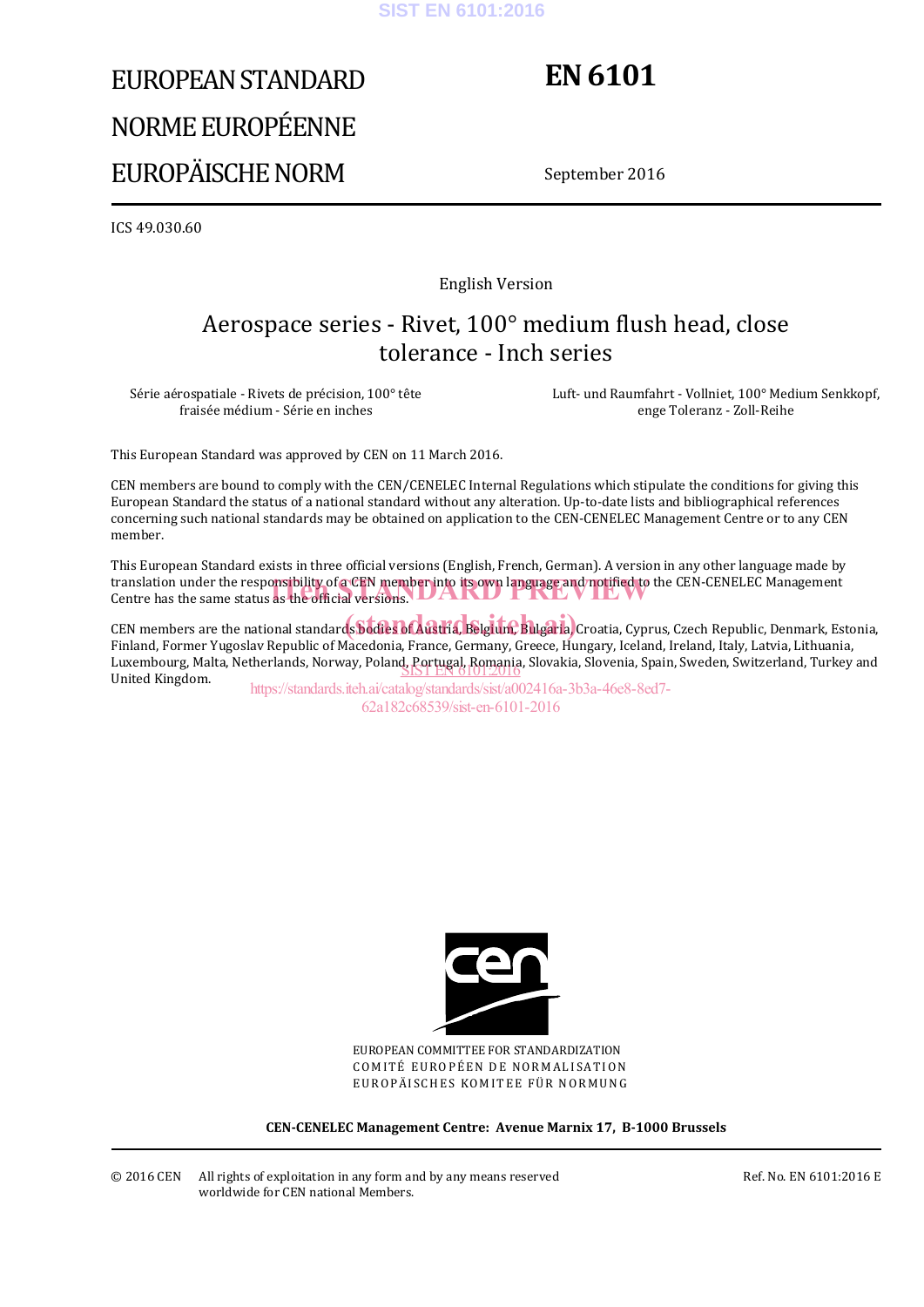#### **SIST EN 6101:2016**

### EN 6101:2016 (E)

### **Contents**

| $\mathbf{1}$          |  |
|-----------------------|--|
| $\overline{2}$        |  |
| 3<br>3.1              |  |
| 3.2                   |  |
| $\boldsymbol{4}$      |  |
| 5 <sup>5</sup><br>5.1 |  |
| 5.2<br>5.3            |  |
| 6<br>6.1              |  |
| 6.2<br>6.3            |  |

## **iTeh STANDARD PREVIEW** (standards.iteh.ai)

**SIST EN 6101:2016** 

https://standards.iteh.ai/catalog/standards/sist/a002416a-3b3a-46e8-8ed7-62a182c68539/sist-en-6101-2016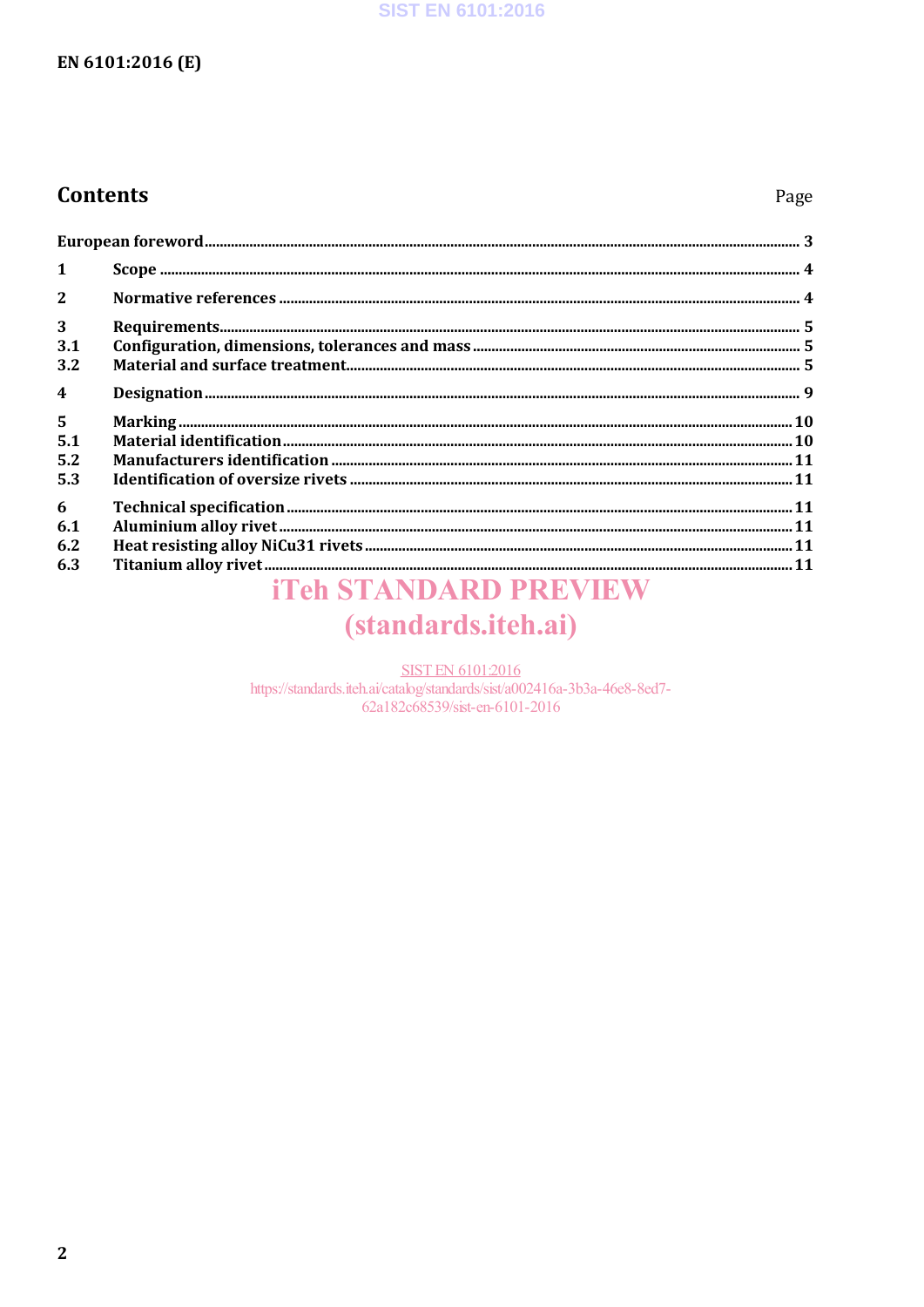### **European foreword**

This document (EN 6101:2016) has been prepared by the Aerospace and Defence Industries Association of Europe - Standardization (ASD-STAN).

After enquiries and votes carried out in accordance with the rules of this Association, this Standard has received the approval of the National Associations and the Official Services of the member countries of ASD, prior to its presentation to CEN.

This European Standard shall be given the status of a national standard, either by publication of an identical text or by endorsement, at the latest by March 2017, and conflicting national standards shall be withdrawn at the latest by March 2017.

Attention is drawn to the possibility that some of the elements of this document may be the subject of patent rights. CEN [and/or CENELEC] shall not be held responsible for identifying any or all such patent rights.

According to the CEN-CENELEC Internal Regulations, the national standards organizations of the following countries are bound to implement this European Standard: Austria, Belgium, Bulgaria, Croatia, Cyprus, Czech Republic, Denmark, Estonia, Finland, Former Yugoslav Republic of Macedonia, France, Germany, Greece, Hungary, Iceland, Ireland, Italy, Latvia, Lithuania, Luxembourg, Malta, Netherlands, Norway, Poland, Portugal, Romania, Slovakia, Slovenia, Spain, Sweden, Switzerland, Turkey and the United Kingdom.<br>.

## (standards.iteh.ai)

SIST EN 6101:2016 https://standards.iteh.ai/catalog/standards/sist/a002416a-3b3a-46e8-8ed7- 62a182c68539/sist-en-6101-2016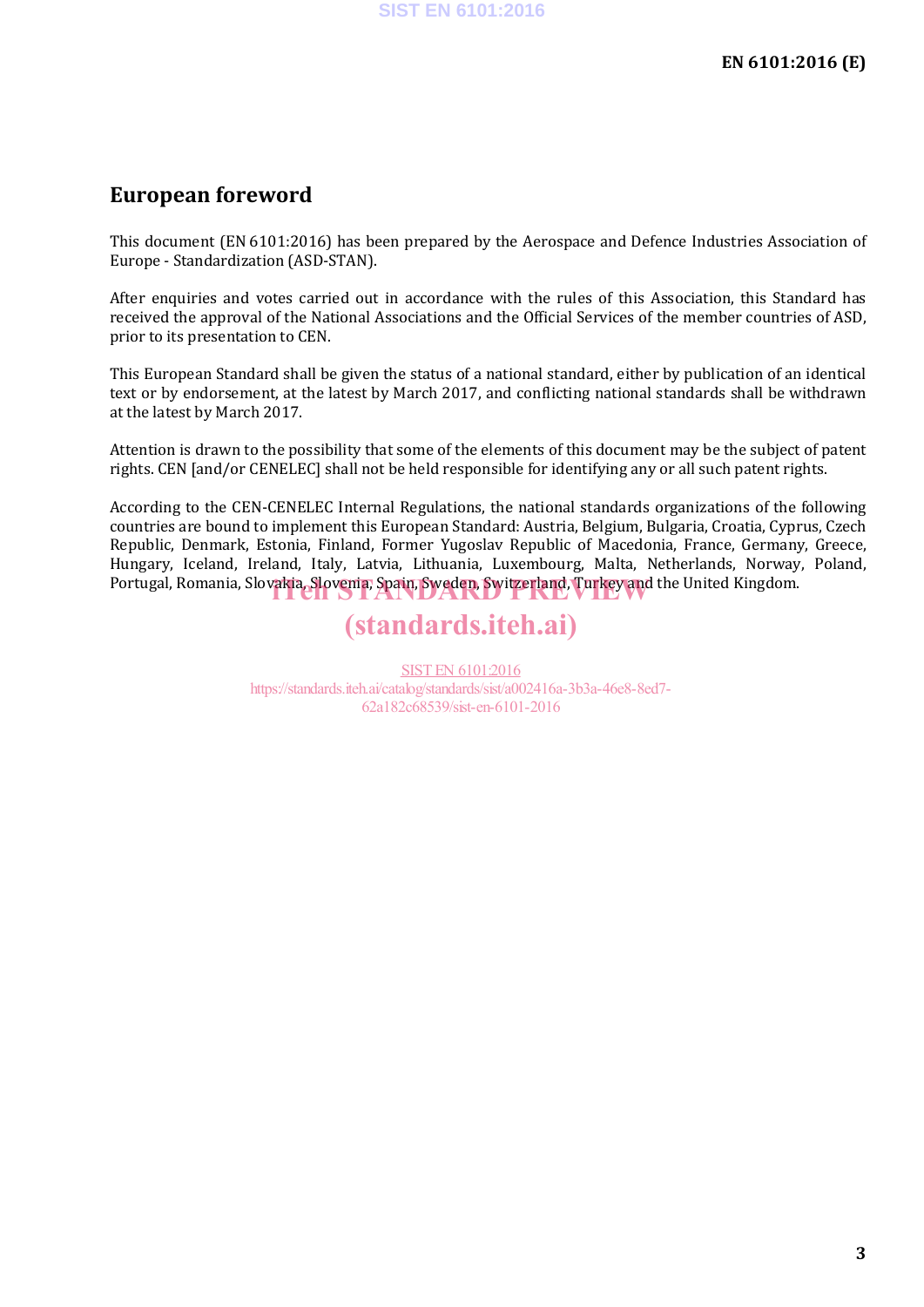#### **1 Scope**

This European Standard specifies the dimensions, tolerances and mass of rivets with 100° medium flush head, close tolerance, inch series, for aerospace application.

#### **2 Normative references**

The following documents, in whole or in part, are normatively referenced in this document and are indispensable for its application. For dated references, only the edition cited applies. For undated references, the latest edition of the referenced document (including any amendments) applies.

EN 2114, Aluminium 1050A-H14 — Wire for solid rivets —  $D \le 10$  mm<sup>1)</sup>

EN 2115, *Aerospace series — Aluminium alloy 2117-T42 — Wire for solid rivets — D* <sup>≤</sup> *10 mm*

EN 2116, *Aerospace series — Aluminium alloy 2017A-T42 — Wire for solid rivets — D* <sup>≤</sup> *10 mm*

EN 2117, *Aerospace series — Aluminium alloy AL-P5056A (5056A)-H32 — Wire for solid rivets — D* <sup>≤</sup> *10 mm*

EN 2424, *Aerospace series — Marking of aerospace products*

EN 2941, *Aerospace series — Nickel alloy rivets — Technical specification*

EN 3115, *Aerospace series — Aluminium alloy 7050-T73 — Wire for solid rivets — D* <sup>≤</sup> *10 mm* iTeh STANDARD PREVIEW

EN 4372, *Aerospace series* — *Heat resisting nickel alloy with copper NI-PD9001 (NiCu31)* — *Wire for solid*<br>rivets — D ≤ 10 mm  $rivets - D \leq 10$  *mm* 

EN 6104, *Aerospace series* — *Rivets, solid, in al<del>uminium 01.</del> alumnium alloy — Inch series — Technical specification* https://standards.iteh.ai/catalog/standards/sist/a002416a-3b3a-46e8-8ed7- 62a182c68539/sist-en-6101-2016

EN 6118, *Aerospace series* — *Process specification — Aluminium base protection for fasteners*1)

ISO 8080, *Aerospace — Anodic treatment of titanium and titanium alloys — Sulfuric acid process*

SAE AMS 4982, *Titanium alloy wire 44.5 Cb*2)

SAE AMS-QQ-P-416, *Plating, cadmium (electrodeposited)*2)

MIL-A-8625, *Anodic coatings for aluminum and aluminum alloys*3)

MIL-C-5541, *Chemical conversion coatings on aluminium and aluminium alloys*3)

NAS 9800, *Head protrusion gaging, 100° flush head fasteners, gage block, gage diameters and stylus*4)

NASM 5674, *Rivets, structural, aluminium alloy, titanium columbium alloy, general specification for*4)

<sup>&</sup>lt;sup>1</sup>) Published as ASD-STAN Prestandard at the date of publication of this standard (www.asd-stan.org).

<sup>2)</sup> Published by: Society of Automotive Engineers (SAE), 400 Commonwealth Drive, Warrendale, PA 15096-0001.

<sup>3)</sup> Published by: Department of Defense(DoD), the Pentagon, Washington, D.C. 20301.

<sup>4)</sup> Published by: Aerospace Industries Association of America, Inc. (AIA), 1250 Eye Street, N.W., Washington, D.C. 20005-3924, USA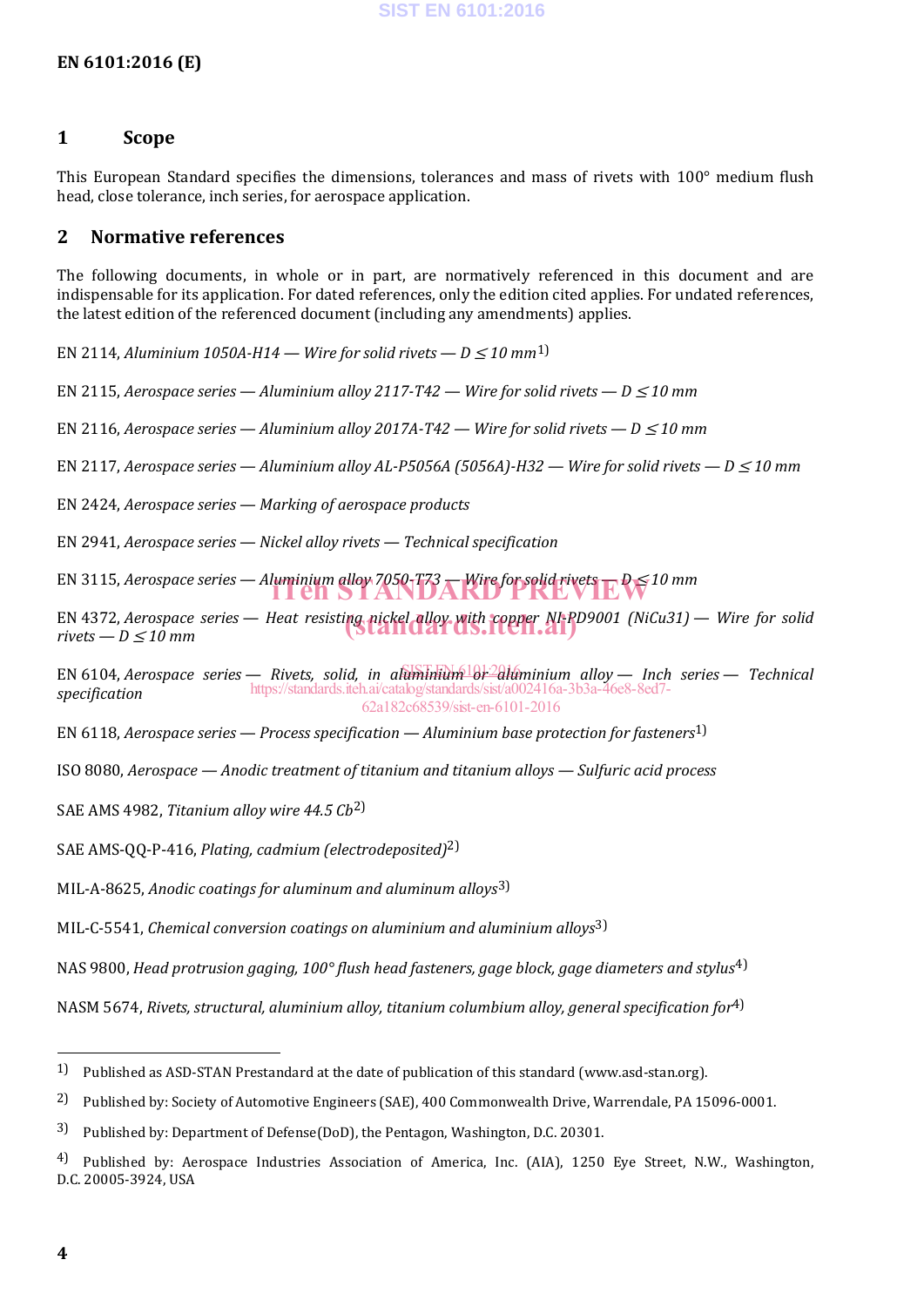#### **3 Requirements**

#### **3.1 Configuration, dimensions, tolerances and mass**

The configuration shall conform with Figure 1.

The dimensions, tolerances and mass shall conform with Figure 1 and Tables 1 and 3.

The dimensions and tolerances of oversizes (for repair purposes only) shall conform with Figure 1 and Tables 2 and 3.

Dimensions and tolerances are expressed in millimetres.

#### **3.2 Material and surface treatment**

See Table 4.



#### **Key**

- 1 Angular misalignment of rivet head to rivet shank axis 0,5°max.<br>2 Marking (see clause 5)
- 2 Marking (see clause 5)<br>a 0.025 mm increase of s
- 0,025 mm increase of shank diameter is permissible within 2,54 mm of the base of the head
- b Chamfered ends with radius to the *R*<sup>1</sup> dimensions or a 20° chamfer to dimension "*S*"
- c Maximum head diameters are to theoretical sharp corners as measured by projection
- d Measurement method for inspection of head characteristics in accordance with NAS9800

#### **Figure 1 — Configuration**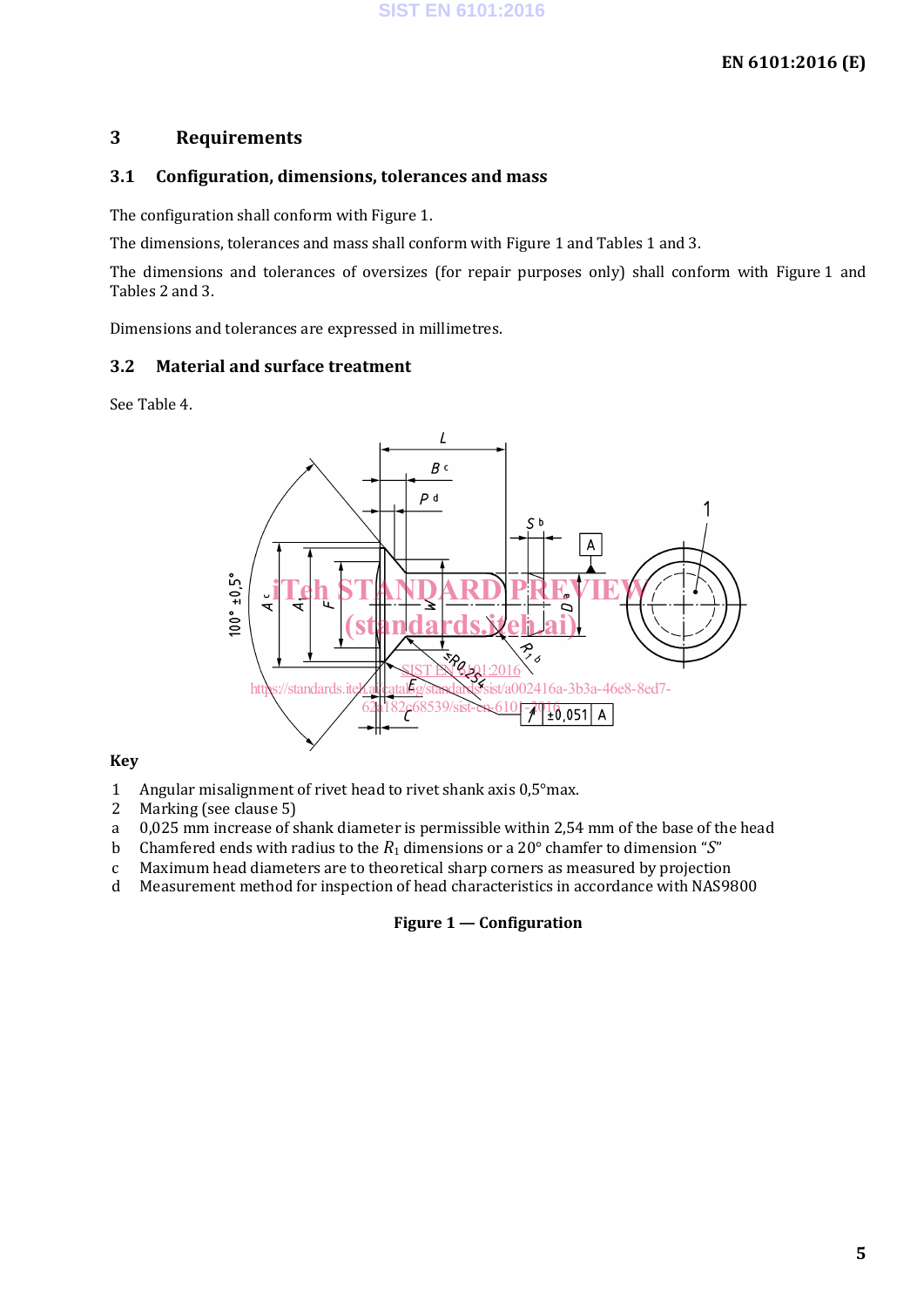#### **SIST EN 6101:2016**

### **EN 6101:2016 (E)**

| <b>Diameter</b><br>code | D<br><b>Nominal</b><br>diameter | A     |       | $A_1$ | B    | C                   | E                  | $\cal F$   | $\cal P$ |       | $R_1$      | S          | W      |        |       |
|-------------------------|---------------------------------|-------|-------|-------|------|---------------------|--------------------|------------|----------|-------|------------|------------|--------|--------|-------|
|                         | $+0.03$<br>$-0,03$              | max.  | min.  | min.  | Ref. | $+0,05$<br>$\Omega$ | Ref.               | $\pm 0.13$ | max.     | min.  | $\pm 0.25$ | $\pm 0.25$ | max.   | min.   |       |
| 2                       | 1,58                            | 2,90  | 2,80  | 2,44  | 0,53 | 0,08                |                    |            | 2,07     | 0,287 | 0,238      | 0,48       | 0,41   | 2,228  | 2,223 |
| 3                       | 2,38                            | 4,55  | 4,45  | 4,09  | 0,89 |                     |                    | 3,29       | 0,471    | 0,419 | 0,74       | 0,58       | 3,443  | 3,438  |       |
| 4                       | 3,18                            | 5,70  | 5,60  | 5,24  | 1,04 |                     | 0,08<br>to<br>0,15 | 4,14       | 0,545    | 0,492 | 0,99       | 0,79       | 4,418  | 4,413  |       |
| 5                       | 3,97                            | 7,18  | 7,10  | 6,74  | 1,33 |                     |                    | 5,25       | 0,861    | 0,810 | 1,24       | 0,99       | 5,151  | 5,146  |       |
| 6                       | 4,76                            | 8,43  | 8,35  | 7,99  | 1,52 |                     |                    | 6,20       | 0,946    | 0,894 | 1,50       | 1,19       | 6,200  | 6,195  |       |
| 7                       | 5,56                            | 9,67  | 9,59  | 9,23  | 1,70 |                     |                    | 7,15       | 1,001    | 0,948 | 1,75       | 1,37       | 7,310  | 7,305  |       |
| 8                       | 6,36                            | 11,02 | 10,92 | 10,56 | 1,93 | 0,10                |                    | 8,15       | 1,103    | 1,040 | 1,98       | 1,57       | 8,420  | 8,415  |       |
| 10                      | 7,93                            | 13,75 | 13,65 | 13,29 | 2,42 |                     |                    | 10,15      | 1,471    | 1,402 | 2,49       | 1,98       | 10,279 | 10,274 |       |
| 12                      | 9,53                            | 16,42 | 16,32 | 15,96 | 2,87 |                     |                    | 12,15      | 1,734    | 1,660 | 2,97       | 2,39       | 12,329 | 12,324 |       |

**Table 1 — Dimensions and tolerances**

**Table 2 — Dimensions and tolerances for oversize rivets**

| <b>Diameter</b><br>code | D<br><b>Nominal</b><br>ldiameterl | A    |      | $A_1$ | B<br>stal |                   | E               |            | $\mathcal{R}$ $\mathbb{R}^n$ |       | $R_1$ | S                 | W     |       |
|-------------------------|-----------------------------------|------|------|-------|-----------|-------------------|-----------------|------------|------------------------------|-------|-------|-------------------|-------|-------|
|                         | $+0.03$<br>$-0,03$                | max. | min. | min.  | Ref.      | 40,05<br>$\Omega$ | Ref.            | $\pm 0.13$ | max.                         | min.  |       | $\pm 0.25$ + 0.25 | max.  | min.  |
| 3X                      | 2,78                              | 4,55 | 4,45 | 4,09  | 0,72      | <b>212 1</b>      | $\sigma$        | 3.29       | 0.471                        | 0.419 | 0.74  | 0,58              | 3,443 | 3,438 |
| 4X                      | 3,58                              | 5,70 | 5,60 | 5,24  | 06241     | 182.08:           | $\frac{39}{60}$ | A.640      | 10,0645                      | 0,492 | 0,99  | 0.79              | 4,418 | 4,413 |
| <b>5X</b>               | 4,37                              | 7,18 | 7,10 | 6,74  | 1,16      |                   | to              | 5.25       | 0,861                        | 0,810 | 1.24  | 0.99              | 5,151 | 5,146 |
| 6X                      | 5,16                              | 8,43 | 8,35 | 7,99  | 1,36      | 0,10              | 0.15            | 6,20       | 0.946                        | 0,894 | 1,50  | 1,19              | 6,200 | 6,195 |
| 7X                      | 5,96                              | 9,67 | 9,59 | 9,23  | 1,54      |                   |                 | 7,15       | 1,001                        | 0,948 | 1,75  | 1,37              | 7,310 | 7,305 |